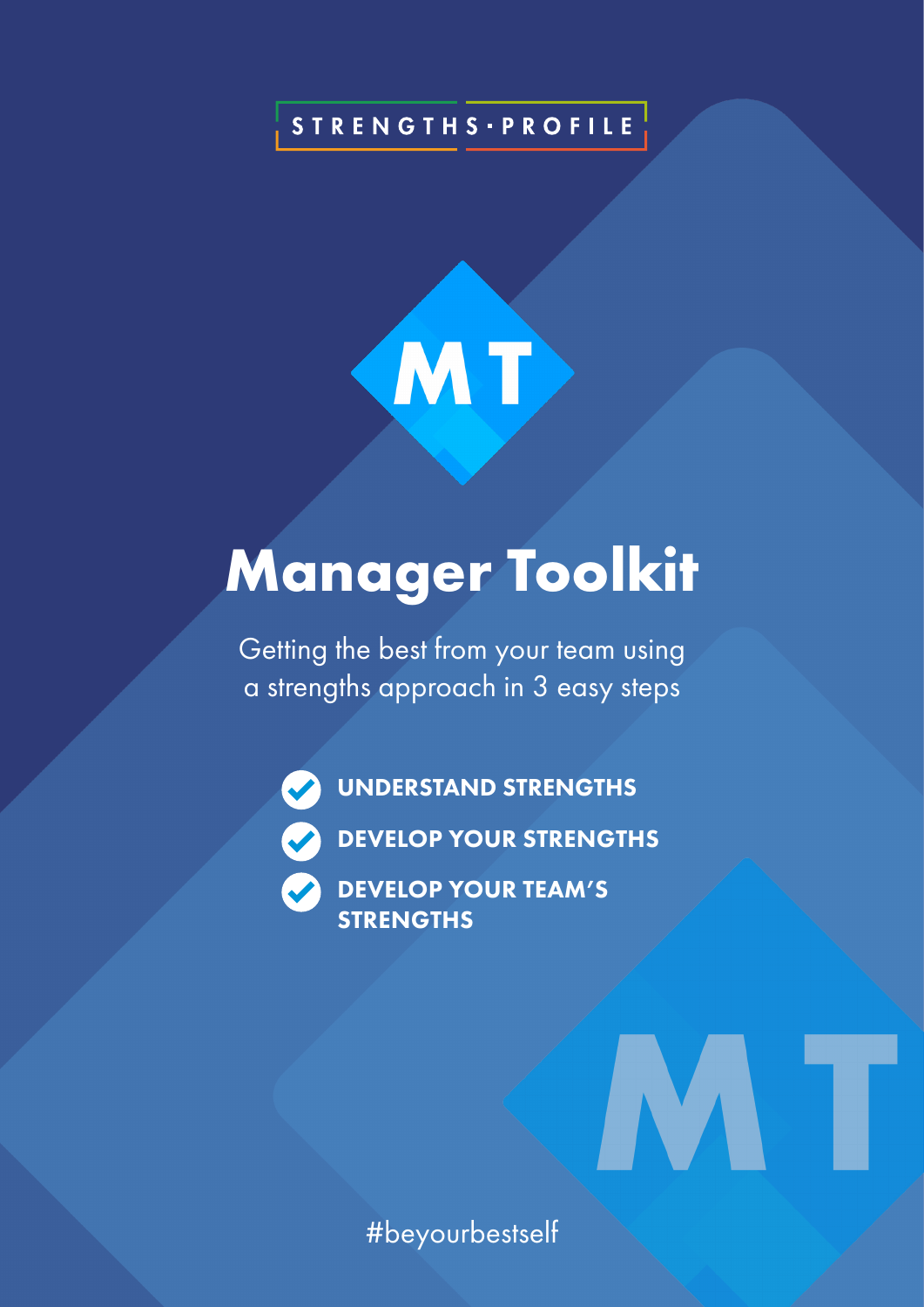

## 1 | Understand Strengths

# 2 | Develop your Strengths

| Introduction     | 3 <sup>2</sup> | Myself and My Team |  |
|------------------|----------------|--------------------|--|
| Strengthspotting | $\vert$ 4      |                    |  |

### 3 Develop your Team's Strengths

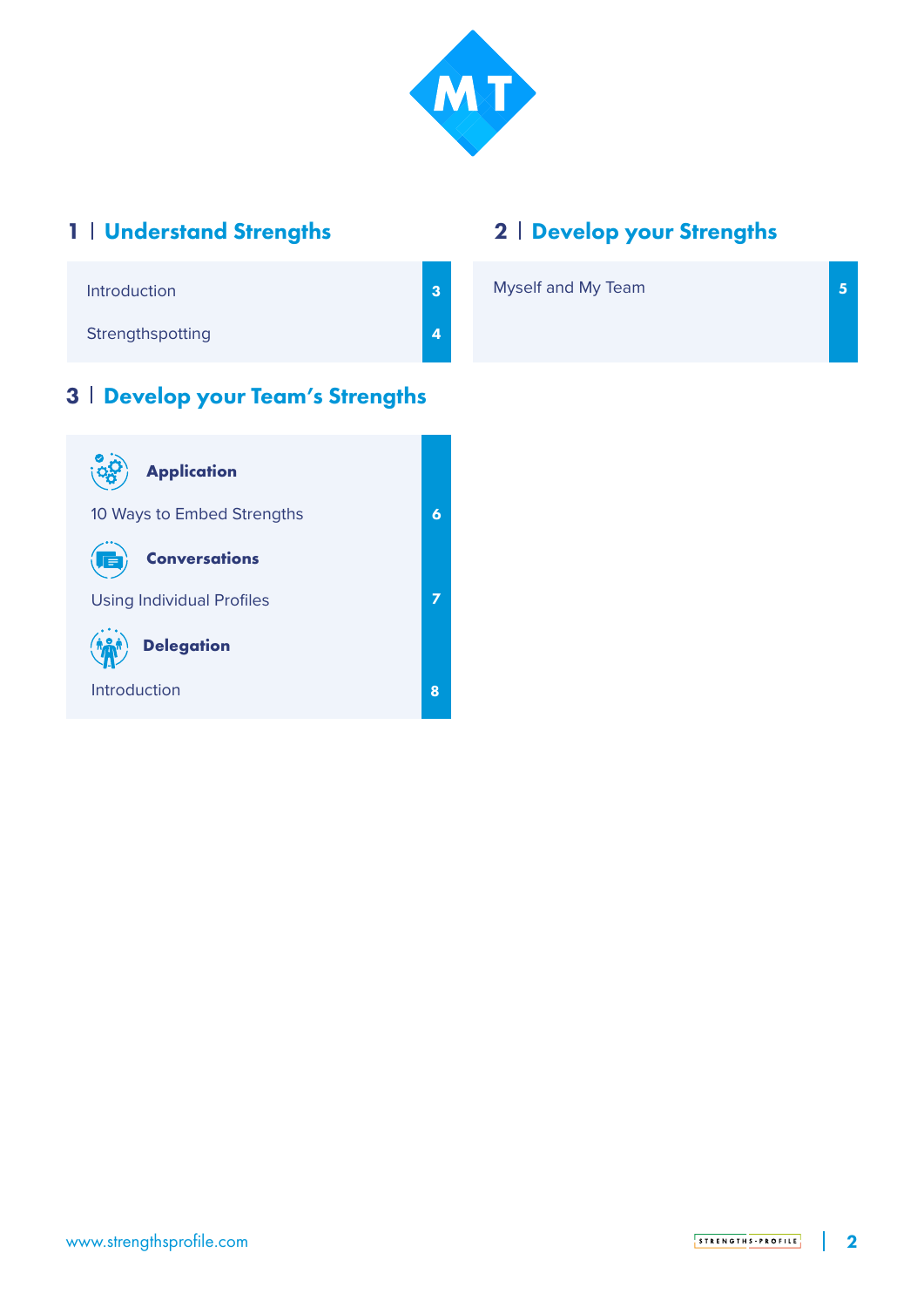#### **The number one driver of engagement for all employees is the relationship that they have with you, their manager. Hence, the key to your success will be helping your teams love what they do**

When people and teams are engaged, great things happen, including more productivity. Focusing on engagement means ensuring your people look forward to coming to work, achieve their goals and know that their contribution is valued in the organisation.

Packed with tools, templates and practical applications, this Toolkit will help you to get the best from yourself and your people, supported by the Strengths Profile tool.



# **This toolkit is signposted using three**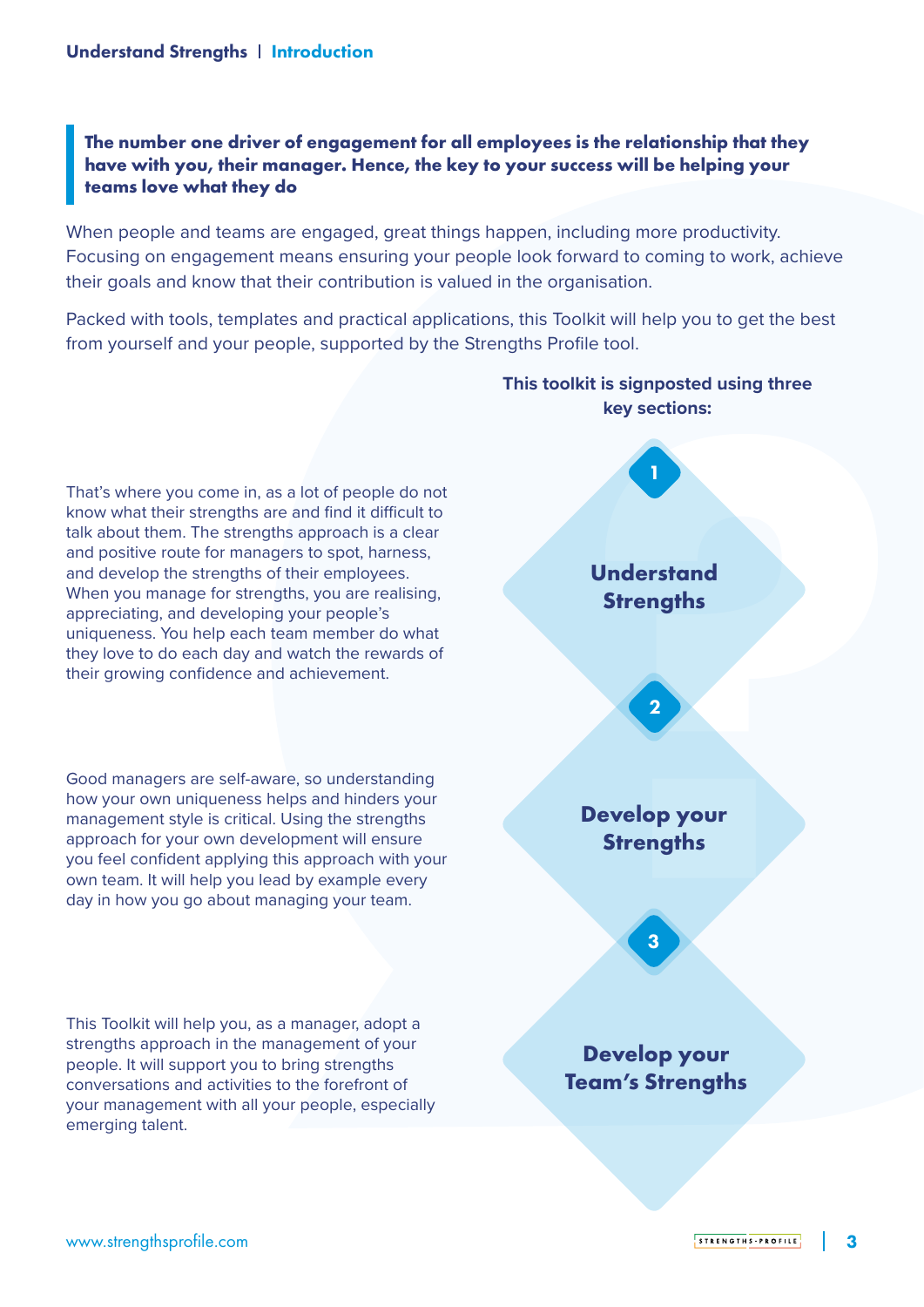#### **With your team members, notice how they talk about certain things. Do you notice any of the signs below in how they are behaving or speaking?**

Consider these signs in your own behaviour too when you are next using a strength. This will provide you with a deeper level of self-awareness, as well as examples to use with your team. It will help if you learn the strengths definitions in the Profiles.



#### **Motivated**

Team members are willing to volunteer, show enthusiasm and there is a genuine sense of a forward momentum towards the actions they are describing or taking. They would contribute just for the love of doing it.



#### **Authentic**

Their communication is genuine, reflecting their true beliefs and values. We see the 'real person' as there is a tone of humility, honesty, and trustworthiness in the way they speak.



#### **Attention**

They are fully absorbed in what they are communicating and find it easy to focus.



#### **Energised**

They show vigour and enthusiasm in their interaction. Their body language is animated and 'lights up' as they are talking.



#### **Rapid Learning**

They hit the ground running fast with learning at pace, often. The activities seem to come easily to them compared to others.



#### **Body Language**

Their body language exudes confidence, they sit upright or lean into the conversation. They make eye contact with you.



#### **Childhood Memories**

Frequently they will easily cite childhood memories especially if prompted for examples because strengths will originate from our early lives.

#### **Language**

They use colourful visual language that paints a picture and is descriptive. They use adjectives in their descriptions. Do you hear them say 'I love to...' or 'It is just great when...'?



#### **Tone of Voice**

Their tone of voice and pitch will have variety throughout the conversation. The volume may change from soft to loud, the speed may increase as they become more animated.

#### **To-do List**

What do they do without needing to be reminded or always get done first? Frequently the sign of a strength is something gets done that never makes it on to a 'to-do' list.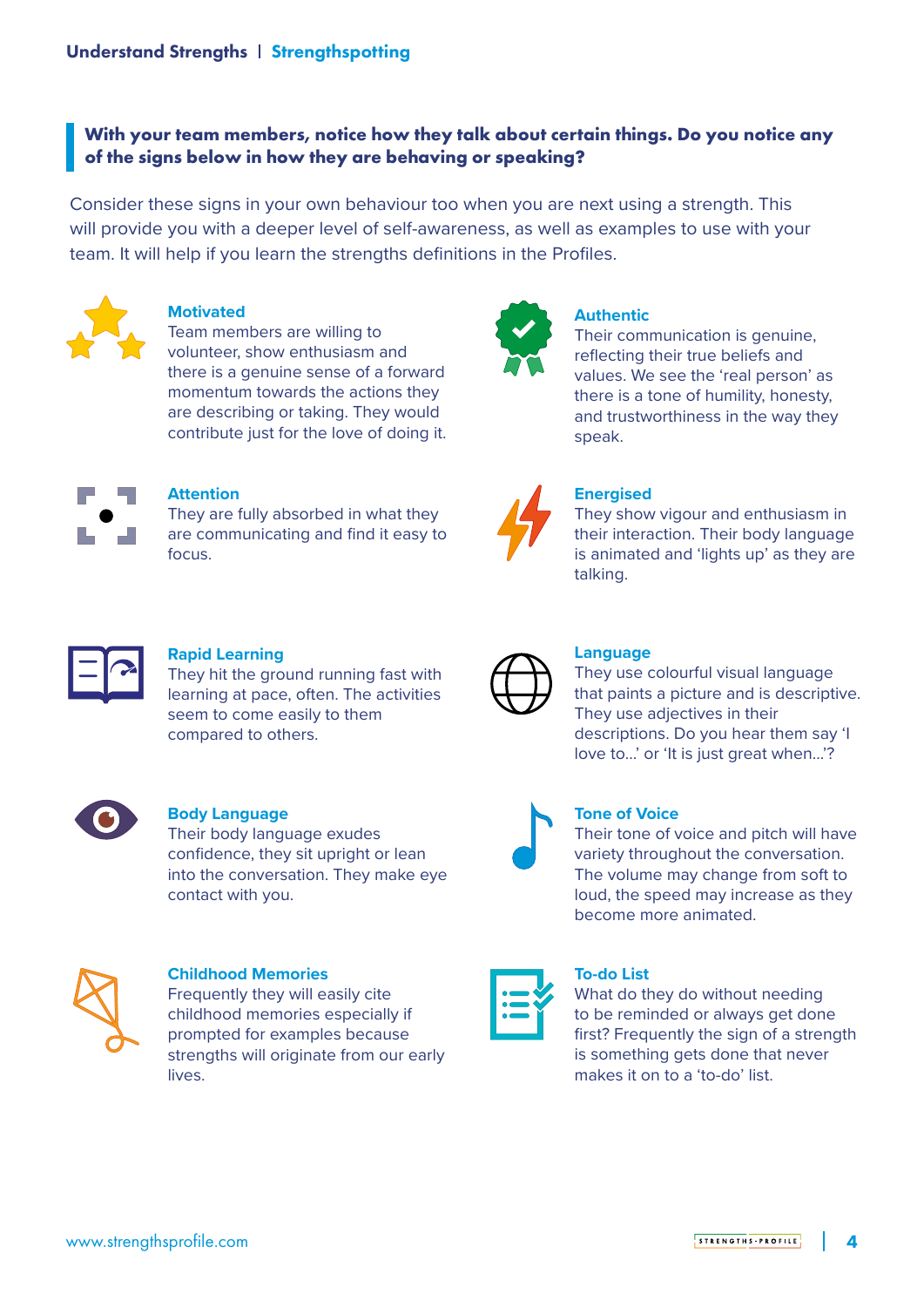**Consider how your strengths interact with your individual team member's strength. Transfer over your top seven realised strengths and reflect on the relationship between yourself and each person in your team. Ask for their perspective in your 1-2-1 meetings**

| My Top 7 realised strengths | 's Top 7 realised strengths |
|-----------------------------|-----------------------------|
|                             |                             |
|                             |                             |
|                             |                             |
|                             |                             |
|                             |                             |
|                             |                             |
|                             |                             |

| Are there any similarities?                                     |  |
|-----------------------------------------------------------------|--|
| How will these similarities impact our<br>working relationship? |  |
| What are the key differences between<br>our strengths?          |  |
| How will these differences impact our<br>working relationship?  |  |
| How might you support each other?                               |  |
| What more can I do to help them use<br>their strengths further? |  |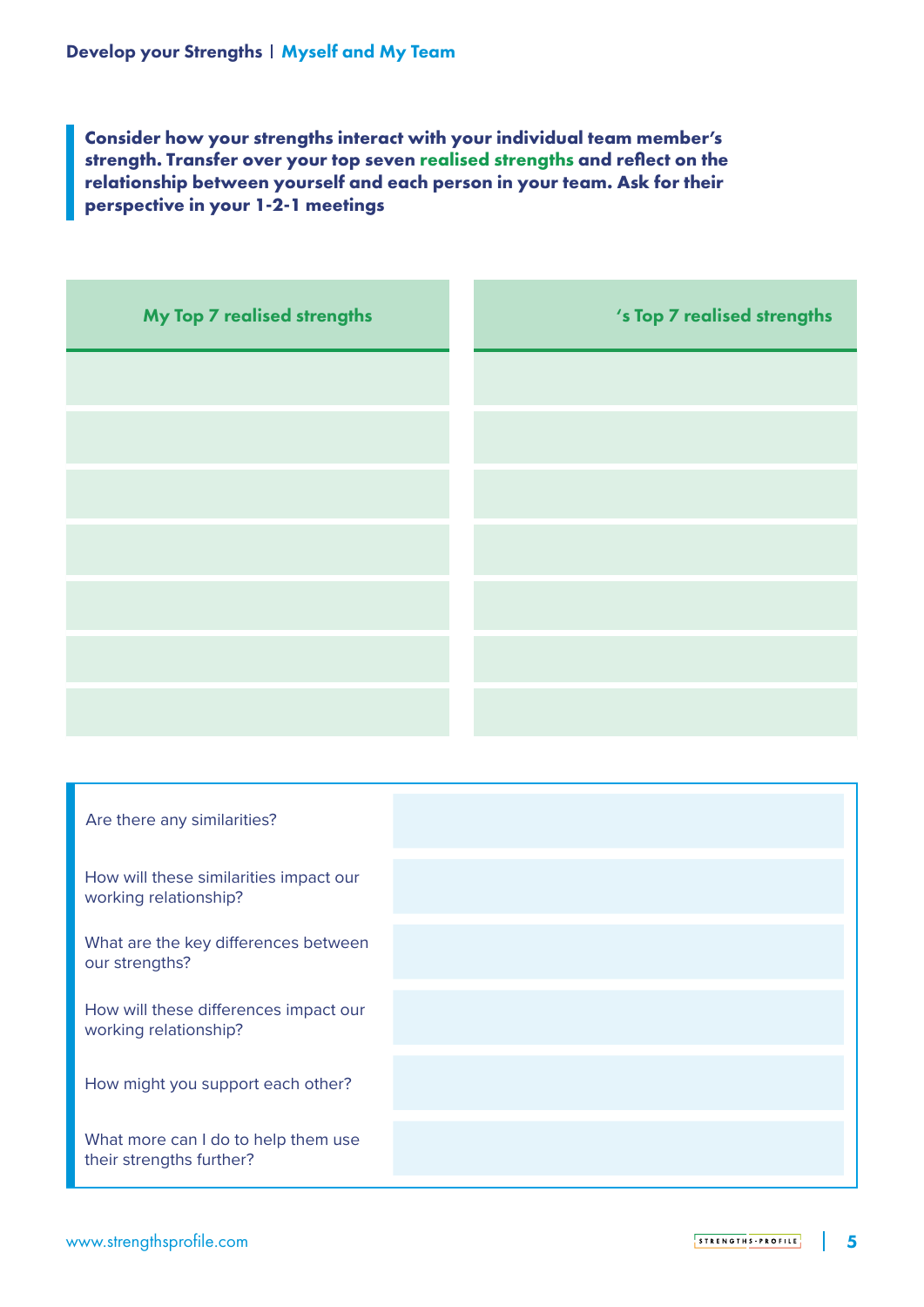

#### **Strengths are only transformational if they are being used! Try out these tips to bring strengths into your every day management**

**Strengthspotting**: Find ways to develop your people further through helping them to use their strengths daily. When are your team most energised and engaged at work? What specifically are they doing at that moment? What do you never need to remind them to do? What never makes it onto their to-do list as it gets done automatically? See pages 12-14 for more strengthspotting tips. **1.**



**Activity:** Pay attention to energy from your team members, and what gets done and what always seems to slip. Discuss in their 1-2-1s and how it reflects their Strengths Profile. Use this intelligence to delegate tasks.

#### **Feedback on Strengths**

When you observe one of your team using a strength – tell them. Explain the impact on the wider environment and the team in real time. **2.**



**Activity:** Create a visual reminder of your own strengths near your desk and encourage your team to do the same. If your team is virtual, create a montage of everyone's strengths and encourage each office/person to display it.

#### **Build High Performance**

Does your team have any common weaknesses that are business critical? Discuss the impact these will have on your collective goals. What team strengths could help the team compensate? Give permission to work in this way. **3.**



**Activity:** Sharing Profiles, ask everyone to reflect on who could be the best complementary partner to support each other. Encourage paired discussions on how this partnership will work.

#### **Onboarding Conversations**

Each time someone new joins your team, discuss their strengths in their first 1-2-1 and how they could hit the ground running in their role.



**4.**

**5.**

**Activity:** Add them into the Team Profile if you have one. How does their arrival change the team results? Reinforce any strengths they display in their early days quickly by feeding back to them to boost their confidence.

#### **Team Meetings**

Team meetings are a great opportunity to understand the team dynamics and discuss leveraging the collective strengths. Look at the Team Profile and reflect on how they may behave in team meetings. Who will speak up versus who will need to reflect on decisions? Who is likely to take action versus consider the impact?



**Activity:** Start your regular team meeting going around the room asking each person to share a brief story of how they have used one of their strengths this week and to describe the impact.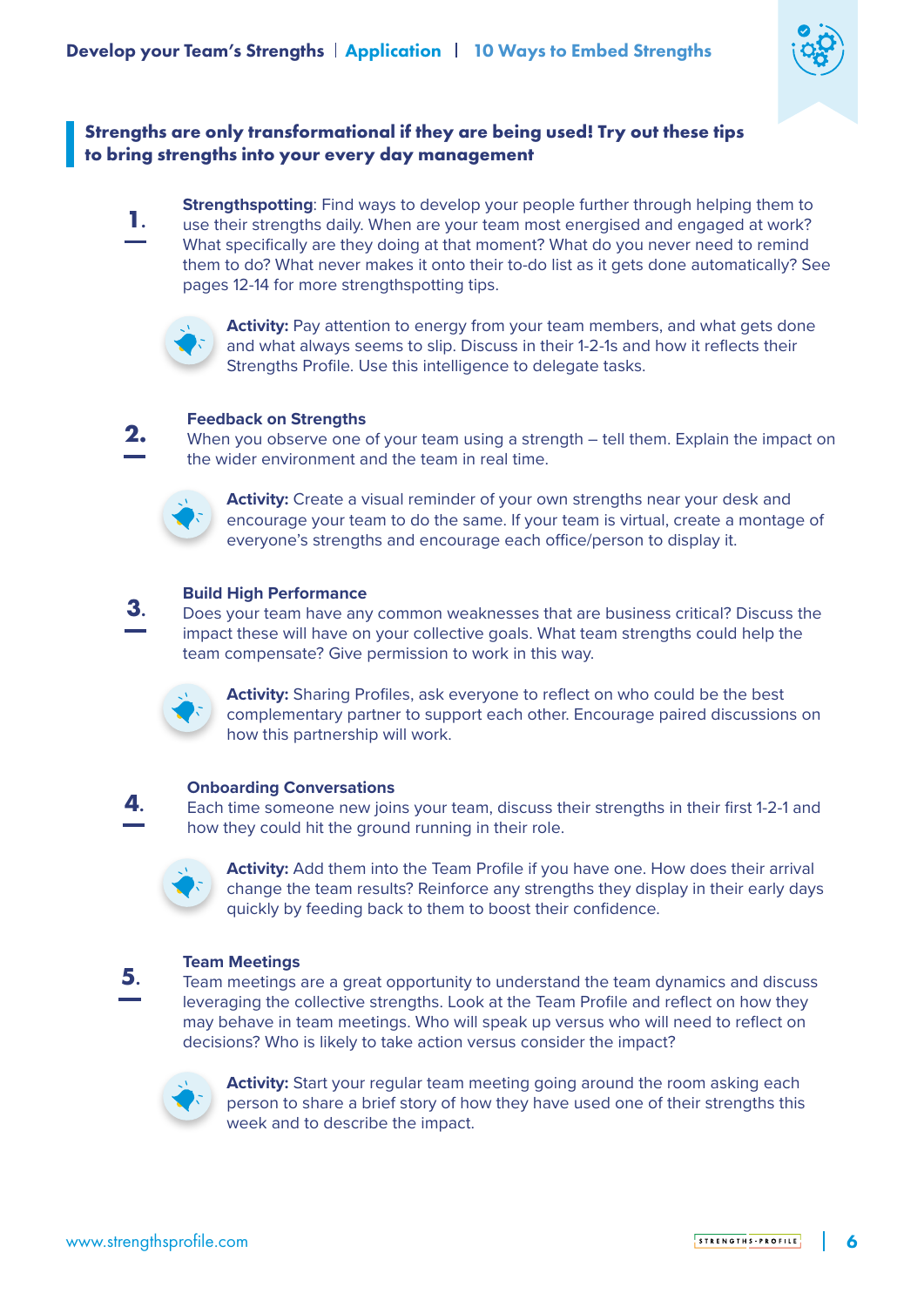

#### **Shape each team member's strengths development plan. Use the questions in the first column to help your team member explore their Strengths Profile and use the second to record your reflections**

| <b>Team Member</b>                                                                                   | <b>Manager Reflections and Actions</b>                                           |
|------------------------------------------------------------------------------------------------------|----------------------------------------------------------------------------------|
| What activities bring out your strengths in your role?                                               | What did you resonate with?                                                      |
|                                                                                                      |                                                                                  |
| Which strength are you most proud of? Why?                                                           | How have you seen this strength in action?                                       |
|                                                                                                      |                                                                                  |
| What should I know about how you like to work?                                                       | How will you manage your relationship?                                           |
|                                                                                                      |                                                                                  |
| Are there any strengths you would like to use less of?                                               | How could they dial this down in their role?                                     |
|                                                                                                      |                                                                                  |
| Which unrealised strength would you love to use more? What opportunities are there to use this more? |                                                                                  |
|                                                                                                      |                                                                                  |
| Which learned behaviours are the most draining? Why?                                                 | How could they only use these only when needed?                                  |
|                                                                                                      |                                                                                  |
| Do any current tasks bring out your weaknesses?                                                      | Could they do these activities less?                                             |
|                                                                                                      |                                                                                  |
| How do you need support around your weaknesses?                                                      | Which strengths can support them? Who else in the<br>team can they partner with? |
|                                                                                                      |                                                                                  |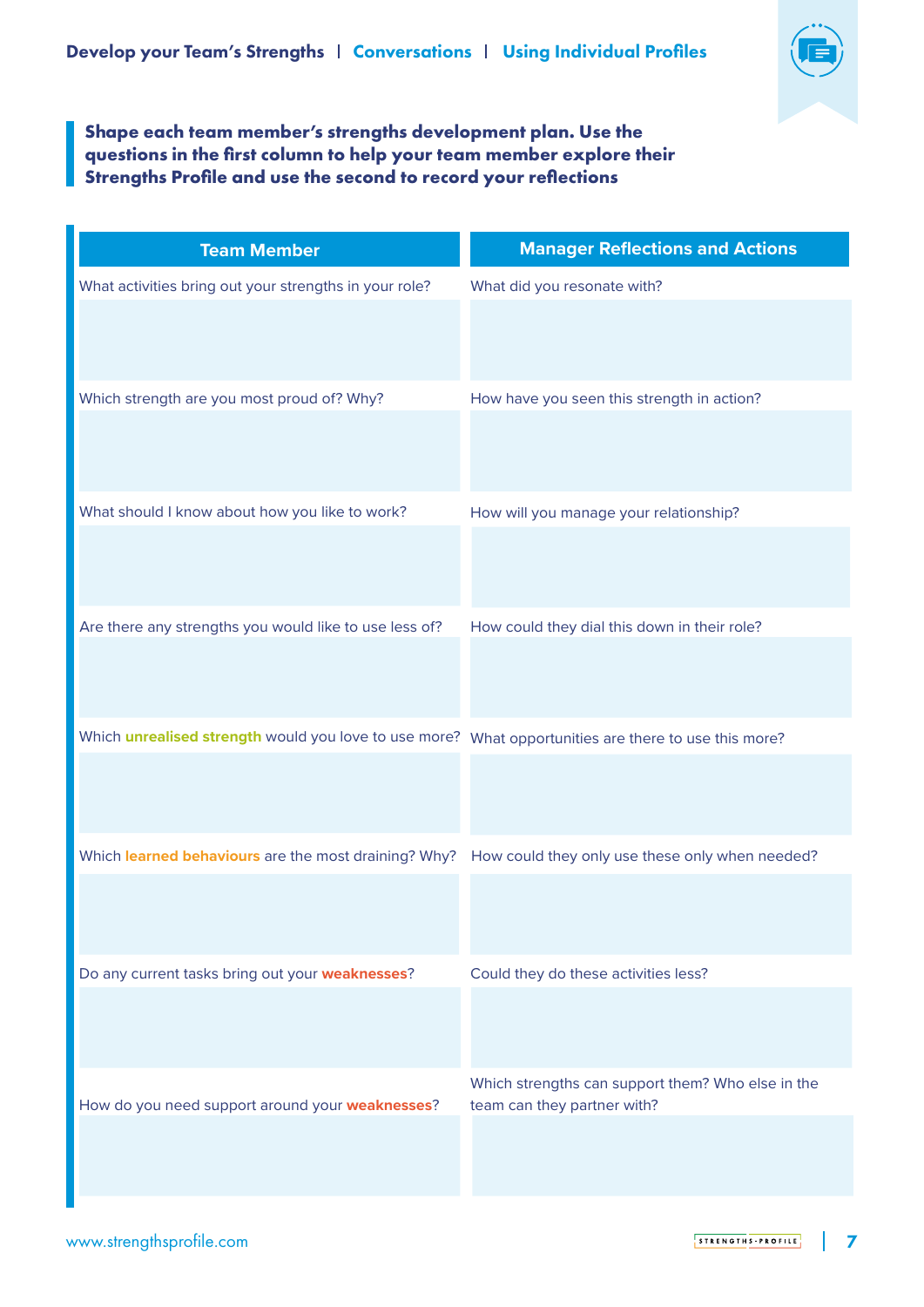

**Effective managers spend more time coaching, planning and ensuring their team are achieving results. You don't need to do everything yourself, just ensure everything gets done, giving you more time to focus on leadership**

Delegation is a perfect opportunity for managers to help their teams develop and use their strengths further. Use the five steps below to assign tasks that encourage strengths-based team working.